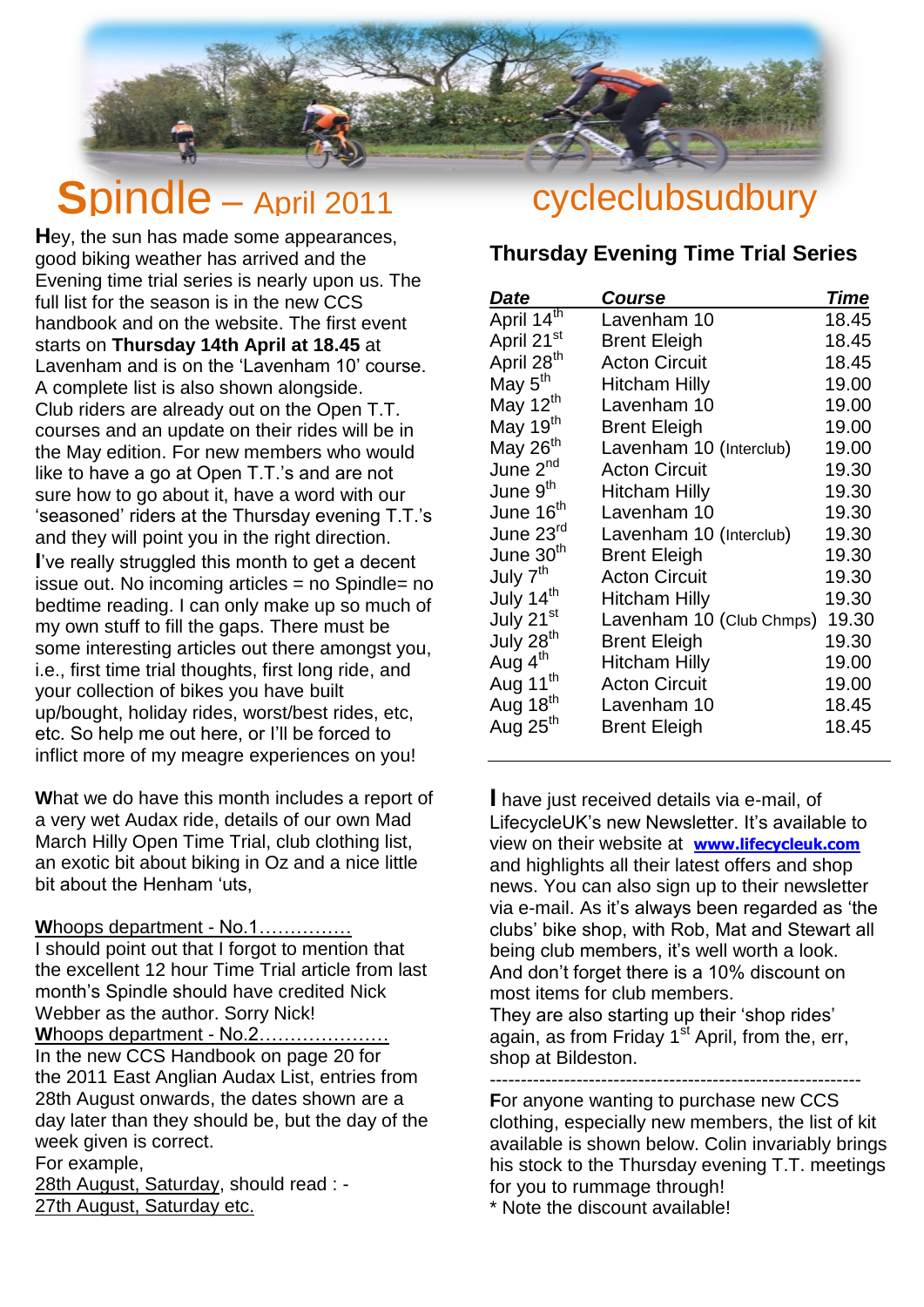# **CCS Cycle Clothing Stock List**

|           | Item                            | Price-Sizes in stock |           |  |  |
|-----------|---------------------------------|----------------------|-----------|--|--|
|           | Short sleeve road jersey        | £40                  | SMLXL     |  |  |
|           | Long sleeve road jersey         | £43.                 | SML       |  |  |
|           | Windtex training tops           | £52                  |           |  |  |
|           | Gilet                           | £34                  | M L       |  |  |
|           | Ultra packable windprf tops £44 |                      | м<br>L XL |  |  |
|           | <b>Bib shorts</b>               | £45                  |           |  |  |
| $\bullet$ | <b>% Bib knickers</b>           | £44                  | м         |  |  |
|           | Bib longs                       | £44                  |           |  |  |
|           | Lycra arm warmers               | £17                  | M/L       |  |  |
|           | Thermal arm warmers             | £20                  | M/L       |  |  |
|           | Premium skin suits              | £68                  |           |  |  |

There is a £10 discount on first purchases of the year for each member.

School boys/girls have a special price of £20 on shorts & road jersey.

Skin suits are not held in stock but can be ordered with upfront payment of £68.

New stock is on order and will be in by early May. All enquiries to Colin Dales on 01787 374581

## **C.C.S. Mad March Hilly Open Time Trial Report – Sunday 6th March**

**T**he first running of our own 35km Open Time Trial took place recently on a new course which was centred on Lavenham. A new course was felt to be appropriate by the club after last year"s 10km Open T.T., due to low entry levels and from feedback received from the riders.

Although the entry numbers this year wasn't a lot different, the rider feedback was a lot positive and CCS will persevere with the event and



hope that "word" will spread. As ever with these Open events, a few "did not starts" reduced the numbers further, including our own Terry Law, who had the misfortune to 'acquire' a broken leg from a low speed fall during warm weather bike training in Majorca. (Report to follow!)



The number of helpers, officials and course marshals needed, stretched the clubs resources, but as ever, CCS put together a much praised event and organiser Stewart

Kirk, can be rightly pleased with his efforts. Peter Balls from West Suffolk Wheelers was the outright favourite as he is one of East Anglia"s top riders. He didn"t disappoint with a 51min 07sec ride. Not far off this time, was our own Simon Wright, in 52min 19secs. Simon much prefers the hustle and bustle of road racing and admitted that he last rode a T.T. of similar length when he was in his teens, which makes

his effort to secure  $2^{nd}$  place, all the more praiseworthy. Simon Daw also deserves a pat on the back for his excellent  $6<sup>th</sup>$  place with a 54min 37sec ride. George Hoppitt was the fastest junior on the day with a 1hr 02min 22sec and just gets better with every ride. Rounding off



the CCS results were three relative newcomers to the club, who were all undergoing their first



forays into Open T.T."s (I think!) And "seemed" to enjoy the experience! Well done to Stewart Hart, Darren Rule and Matt Trayner, and I hope this will be the first many, lads!

I volunteered to marshal at the top of Semer Hill, which was not the cleverest spot to pick as the bitingly cold wind on the highest and most exposed part of the course, went straight through me.



Matt Traynar

I just about managed to direct everyone onto the Lavenham road with one hand, while taking photos of all the riders with the other.

So, well done to all of our own club riders and to everyone else who helped make the event a success.

The full result sheet is shown below......

*by Bloke at the Back on top of a Windy Hill.*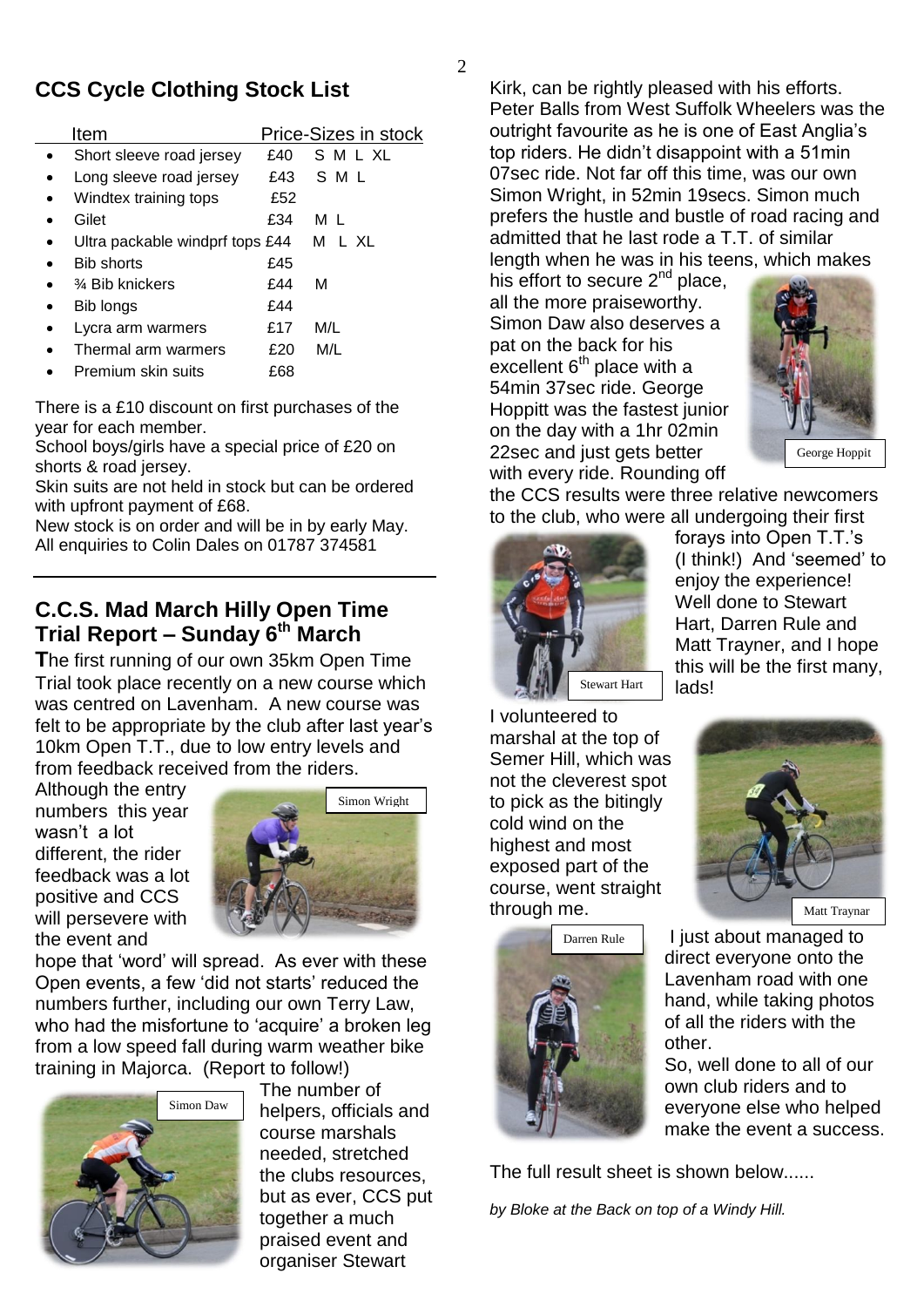# **CCSudbury - Mad March Hilly - 6 th March 2011 Official Result Sheet**

| Pos <sup> </sup>         | l No.          | <b>Name</b>           | <b>Club</b>                          | Cat                     | <b>Time</b> |
|--------------------------|----------------|-----------------------|--------------------------------------|-------------------------|-------------|
| $\mathbf{1}$             | 30             | Peter Balls           | West Suffolk Wheelers                | $\vee$                  | 00:51:07    |
| $\overline{2}$           | 15             | Simon Wright          | C.C. Sudbury                         | $\vee$                  | 00:52:19    |
| $\overline{3}$           | 5              | Andrew Leggett        | Stowmarket & District C.C.           | $\overline{\mathsf{s}}$ | 00:53:45    |
| $\overline{4}$           | 13             | Philip Hetzel         | Ipswich B.C.                         | V                       | 00:53:51    |
| 5                        | 25             | Dean Fuller           | <b>Team Swift</b>                    | J                       | 00:54:09    |
| $\overline{6}$           | 24             | Simon Daw             | C.C. Sudbury                         | $\vee$                  | 00:54:37    |
| $\overline{7}$           | 26             | David Staff           | Anglia Velo                          | $\vee$                  | 00:55:12    |
| 8                        | 20             | Angus Jardine         | Ipswich B.C.                         | V                       | 00:55:19    |
| 9                        | $\overline{3}$ | Tom Stephenson        | Ipswich B.C.                         | S                       | 00:55:45    |
| 10                       | 33             | David West            | Amis Velo RT                         | V                       | 00:56:34    |
| 11                       | 28             | Paul Rippon           | Ipswich B.C.                         | V                       | 00:57:27    |
| 12                       | 27             | Paul Dewberry         | Colchester Rovers C.C.               | $\vee$                  | 00:58:47    |
| 13                       | 31             | Kevin Norman          | Stowmarket & District C.C.           | $\vee$                  | 00:59:04    |
| 14                       | 6              | Colin Lown            | Ipswich B.C.                         | $\vee$                  | 00:59:37    |
| 15                       | $\overline{7}$ | Nick Ainsworth        | <b>Haverhill Wheelers</b>            | $\vee$                  | 00:59:39    |
| 16                       | 8              | <b>Stuart Bursill</b> | Colchester Rovers C.C.               | $\vee$                  | 01:00:10    |
| 17                       | $\overline{4}$ | Nicholas Rivett       | North Norfolk Wheelers               | V                       | 01:00:21    |
| 18                       | 29             | Alistar Baker         | Haverhill Wheelers                   | $\vee$                  | 01:01:06    |
| 19                       | $\mathbf{1}$   | George Hoppit         | C.C. Sudbury                         | J                       | 01:02:22    |
| 20                       | 9              | <b>Stewart Hart</b>   | C.C. Sudbury                         | $\vee$                  | 01:07:19    |
| 21                       | 21             | Darren Rule           | C.C. Sudbury                         | S                       | 01:09:03    |
| 22                       | 34             | Matt Traynar          | C.C. Sudbury                         | S                       | 01:10:38    |
| 23                       | 11             | Peter Beard           | Stowmarket & District C.C.           | $\vee$                  | 01:11:12    |
| 24                       | 23             | Miss Miriam Edwards   | Stowmarket & District C.C.           | WS                      | 01:14:02    |
| 25                       | $\overline{2}$ | Miss Emma Beard       | Stowmarket & District C.C.           | $\mathbf{J}$            | 01:23:01    |
| $\mathbf{r}$             | 16             | Ben Green             | Ipswich B.C.                         | J                       | <b>DNF</b>  |
| $\overline{\phantom{a}}$ | 22             | Simon Green           | <b>Ipswich Triathlon Club</b>        | $\vee$                  | <b>DNF</b>  |
|                          | 10             | Bobby John De'ath     | Anglia Velo-Exel Logistics-Cycletech | $\overline{\mathsf{s}}$ | <b>DNS</b>  |
|                          | 12             | Terry Law             | C.C. Sudbury                         | $\vee$                  | <b>DNS</b>  |
|                          | 14             | Martin Badham         | C.C. Breckland - E.A.C.H.            | $\vee$                  | <b>DNS</b>  |
|                          | 17             | Steve Grimwood        | Ipswich B.C.                         | S                       | <b>DNS</b>  |
|                          | 18             | Sean Cole             | Diss CC                              | $\overline{\mathsf{s}}$ | <b>DNS</b>  |
|                          | 19             | Miss Sandra Mackay    | XRT Elmy Cycles                      | <b>WV</b>               | <b>DNS</b>  |
|                          | 32             | Andrew Goodchild      | VC Norwich-TriAnglia Trialthlon Club | $\vee$                  | <b>DNS</b>  |

No. 27 includes 1 minute penalty for late start

Note: These results even made the pages of Cycling Weekly, which was unusual as they rarely put club results in!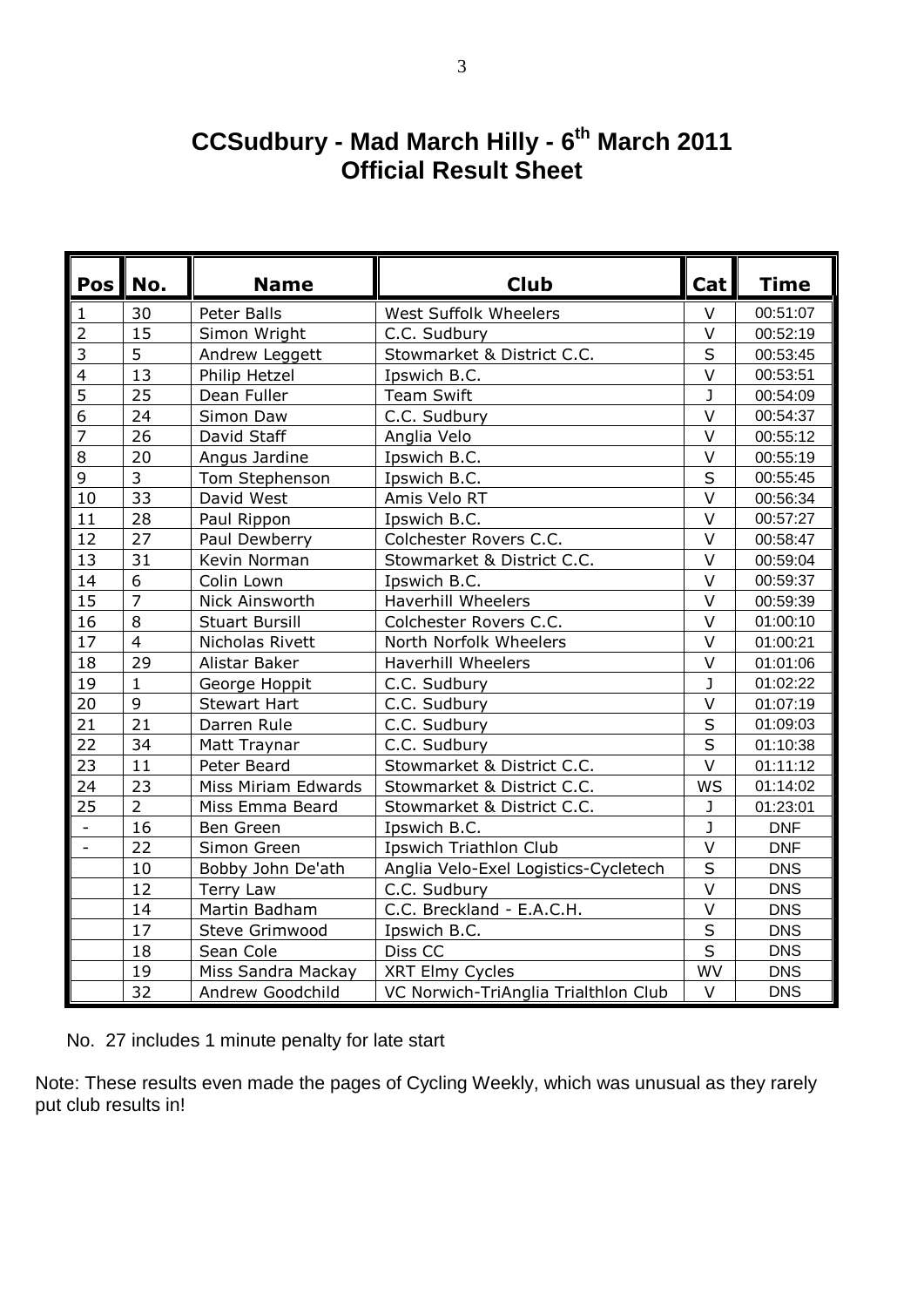### **Warm Days Down Under - Feb 2011**

*by James Rush*

Going on holiday for 2 weeks before the time trial season is upon us, was not the best preparation I"d hoped for. With Beers, Barbeques, and Ice Cream etc on the menu for 14 days, and probably not much scope to get in some much needed training miles, and with no sign of having a bike to use. Also having to miss the new CCS open time trial event in March was a little disappointing. A late decision was made to fly down under, to visit family that had recently emigrated to the west coast of Australia to Freemantle near Perth, to see their new young edition. Fortunately for me, my "brother in law" being married to Susie Martin, had some good contacts in Perth in the form of her brother Rob Martin, a former CCS member and rider and is also a permanent resident & bike nut of Perth. After a few emails back and forth to Rob prior to leaving, he kindly dropped off his spare bike over to his sisters where we would be staying, and allow me some possible early morning training rides. I hastily packed some "summer" kit, shoes and even pedals in preparation and was excited by the possibility of some 'warm' weather riding and getting some good miles in. After the 20+ hour flight, we arrived late and in no time were asleep and oblivious to the humid temperatures even at 3a.m. in the morning. We rose early for some breakkie, and were straight away taken aback by the heat even at [8.am,](http://8.am/) but going outside and seeing the blue sky for the first time in a few months raised the spirits, and thoughts of getting the bike set up and getting a ride in on the first day were put on hold when the jetlag set in.

So we settled for an easy day on the beach, oh well.........

However next morning waking at 5am, I jumped straight out of bed, kitted up, filled the water bottle, and headed out on the road straight down to the waterside where I picked up almost immediately, a designated '2 way' bike lane running parallel to the coastal road. This was a good start as I didn"t know how the Oz drivers appreciated the everyday rider, bearing in mind most of the cars were generally V8 "Ute"s" that had worryingly large 'Kangaroo Bars' mounted on the front, which you wouldn"t want to meet with!!

Speaking with Rob, he said that the drivers generally have good respect to the cycling

community, but you do have to watch out for the odd "mad max" road warrior and a few bouncing kangaroo"s on early rides, but riding on the left hand side like we do in "ol blightly" tends to help.

Not knowing what to expect from the bike lane, I was pleasantly surprised that it would take me



from Freemantle, 25Kms into the centre of Perth or business district, and on tarmac that was race track quality, perfect!!! On route, even at this time of the morning, I must have passed at least 50 or so riders, each nodding or saying hello, all very friendly. On the return leg I found even more riders heading into the city ready to start their day"s work, with most working from 7a.m through to 3pm so they can head home at a decent time. I wish the same could be done in England, but essentially we just don"t have the climate.

Towards the end of the ride at around 8.30am, having got in 70kms for the first day out, the sun was already zapping and I was quite glad to get back and shower and down some well deserved iced drinks for the rest of the day. I was pleasantly surprised by the quality of the roads and more essentially the provision of the 2 way cycle lanes that cover miles of track all over the city, making riding not only safer but a lot more enjoyable. The volume of riders was gob-smacking, but with such provisions and infrastructure in place, if you do not ride a bike over in Perth your somewhat of a oddball!!! One thing that I read about in the local paper was of a 60 year old man receiving an \$80 fine for not wearing a helmet, which is mandatory, something we in the UK should incorporate, and especially in the open event Time Trials which I have been doing for the last 7 years. Often when I"m taking part you see the odd rider with nothing more than a headband on or even nothing, bonkers!!!!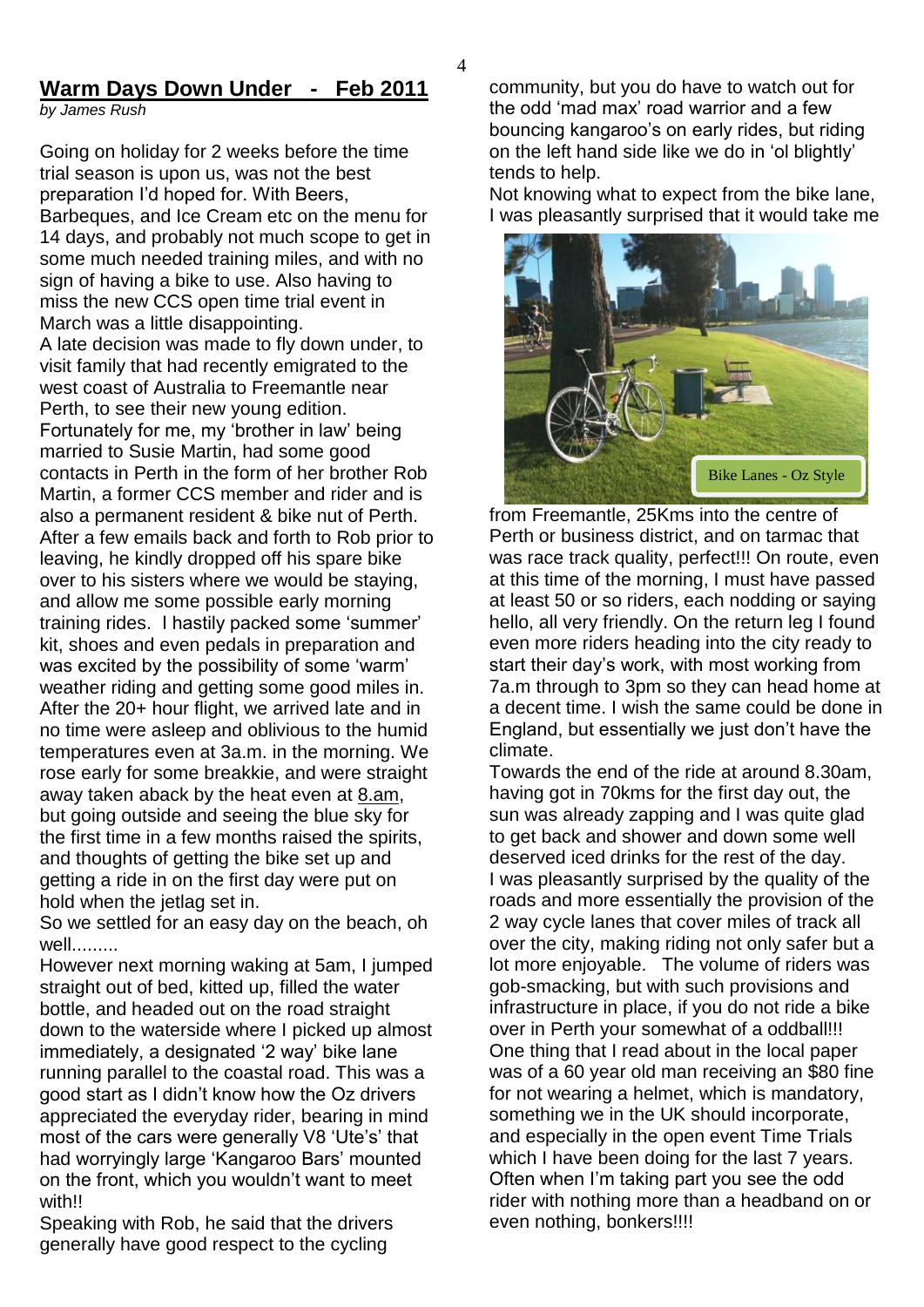During the week the temperatures hit 40 degrees so it wasn"t best practice to go out from 10a.m through to 4p.m, but I"d arranged to meet up with Rob and a few of his bike crew one afternoon for a spin, so the night before as recommended, I loaded the freezer with the water bottles as this seemed to be the thing to do, so to give some cool refreshment to the relentless heat. We met up at 3.30 and set off, picking up a few guys on route and putting some good miles in, all of these boys were high quality road racers and I have to admit their bike handling skills were pretty awesome, as I more than often got left behind on descents and high speed corners, but managed to get back to them on the straight!!! With the ride coming to an end and at least 10kms from home my chain broke, and between four of us no one had a chain tool, with all of us preferring to carry 2 water bottles in the cages rather than the SOS kit!!

Being a few miles from a local bike store I managed to part run / freewheel to the shop, only to find it closed. So we all agreed that the best solution was to pop in the pub next door, where we sank a few cold ones and waited for my brother in law to pick me up!!! These boys are very fit, but when there is a sniff of a beer, there was no stopping them, the Aussie way I guess

Speaking with the guys whilst riding, it was apparent that cycling was very popular in terms of road racing from the semi pro down to the casual rider, and it was an everyday necessity for the fitness mad country that seems to crave aerobic sports and a healthy lifestyle. Maybe it"s the 3200 hours of sunshine a year they have, equivalent to 8.5 hours a day!! Compare that to London, which gets a meagre 1500 hours a year!!! You"re going to want to get out on your bike with blue skies nearly every day!!! I'm ready to be converted but the grass is always greener as they say…..

Rob also goes to the Perth "Speed-dome" Velodrome once a week, where he again meets up with a bunch of friends to ride, and notes that Team Sky Track Cycling have been training all winter there, and has spoken with Emma Pooley, over from the UK, who is training in the warmer climate in preparation for the coming season. Makes a change from the Sunday club ride I guess. Rob did mention that he has a friend popping over in a month or so time, in the form of Hugo Gladstone, someone a few Sudbury members may know!!

After a week of early morning rides, it was time to head off to Sydney for a week, unfortunately with no road bike to use but I managed to find a pretty worn out spinning bike in the gym, which meant I could work off all the beer and vast amounts of food consumed and not feel too guilty

I heard that the week after we left, Rob was riding in a road race at the weekend, and on the finish line, collided with his opponent and subsequently hit the deck hard splitting his bike in two and breaking his collar bone, puncturing a lung and breaking a few ribs………however his main groan was that he came second to the chap as they both slid over the finish line!!!! I emailed him on the18th March to see how he was doing, and he replied "healing well and I"m even on the turbo pounding out some miles"!!!! Cyclists hey you just can"t get them off the bike!!!

Thanks to Rob for the loan of the bike, (which is now his No.1 bike) and hope he has a speedy recovery!!

#### ------------------------------------------------------------- **A Mucky Audax = A Mudax?**

*by Bloke with a muddy Back*

**I** recently entered (on the line) the Brazier"s Run, one of the many audaxes run out from the 'Uts' at Henham, (see separate article on these fine buildings) near Stansted airport. I left the decision to take up Robin W"s offer of a lift to the last minute in case I was washing my hair or going shopping or something, if the weather looked "iffy". The forecast appeared acceptable with only light rain due later in the day. The rain started on the way up but we convinced ourselves it was only a temporary blip. The H.Q. "Ut" was the only one without a surfaced track to it and was well churned up with mud by the time we arrived. Robin decided against taking his bike up to the "Ut" and left it at the entrance which I thought was a bit dodgy. (Little did I know?) I rode, and then walked the 100 metres to the H.Q. Hmmm, big mistake. Before the off, I was poking all the mud out of my brake calipers and mudguards with twigs, just to get the bike rolling without sounding like one of the nearby jets taking off.

As ever, the early pace saw me briefly hanging to the back of passing groups. I can never get this bit right and should just go along at my own sedate pace.

The rain had increased to 'hurty on the face' levels and a lot of standing water started to appear. Coupled with a stiff breeze, it became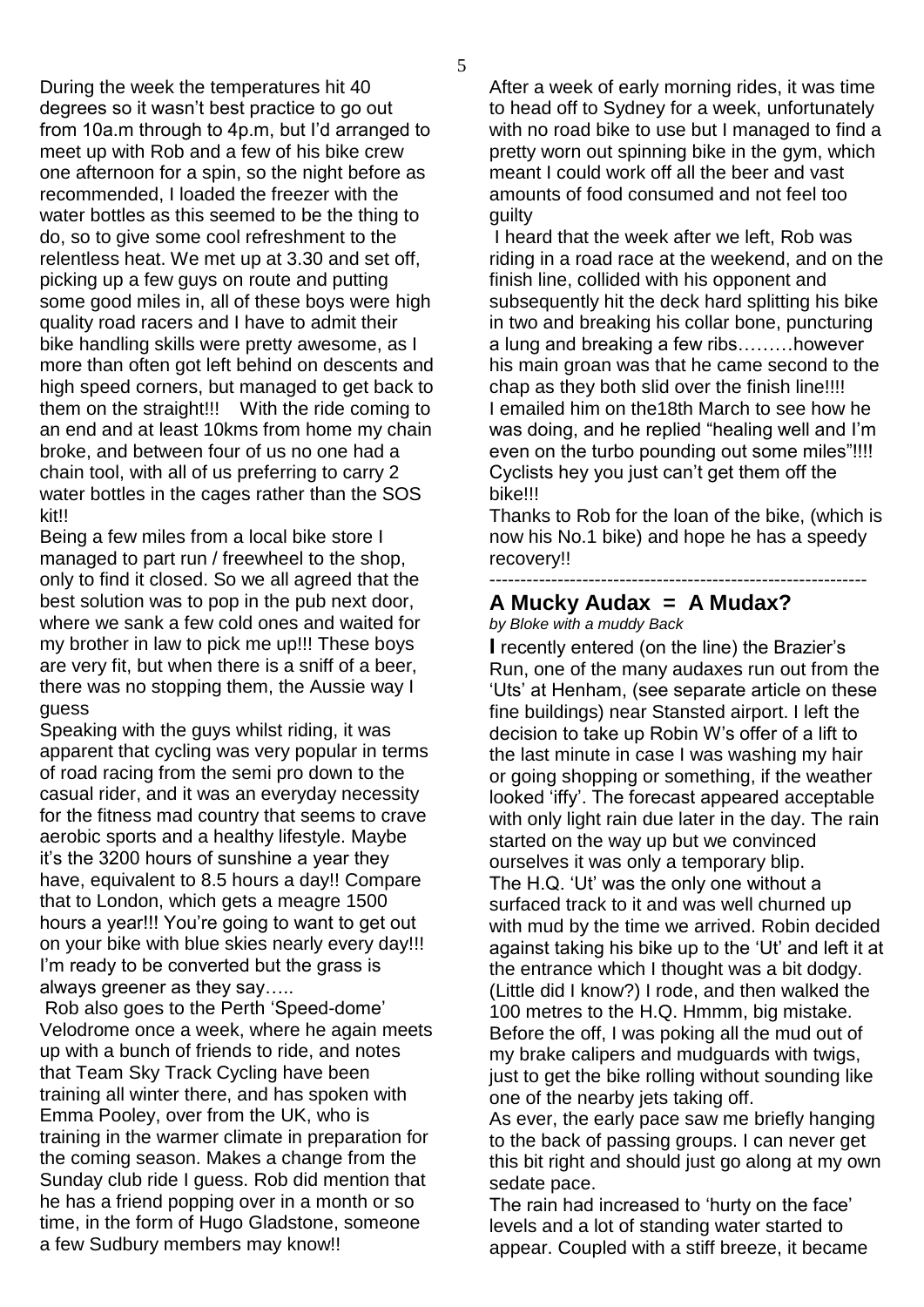rather unpleasant, especially as I discovered that the first tea/cake stop would be back where we had just started from, i.e. a figure of 8 circuit.

We saw little of the six other CCS riders as they were inevitably ahead of us. We did have a MTB shod rider pass us on at least three separate occasions, but never worked out how we had passed him. As he was pedaling such a heavy bike, I concluded he was taking short cuts and cheating.

The halfway point, back at the crowded "Ut, (up the muddy track again), wasn't really a joyous occasion as I didn"t feel like continuing and felt like following two CCS riders who had packed up and gone home. As Robin is a proper rider, and I'm only a pretend one, he rightly dragged me outside to don my sodden gloves and helmet and begin part two into the howling gale and horizontal rain, (well it felt like it!) This took us alongside the Stansted runway and a succession of very low flying planes overhead, just missing my helmet.

The route was a lot flatter than the first half and although it was still bucketing down and was 'head windy' in whatever direction we went, I was glad I had continued, and if you believe that one....!

Just after we had started out, Robin told me that the mid control was a post office with a cafe, and then mumbled something else which I never caught as a Ryanair went over. This bucked me up no end as the thought of hot tea and a bun was more like it.

We managed to keep MTB man in our sight and didn"t give him the chance to deviate off the chosen course as he knew we were there behind him. Sneaky huh!

The Post office came into view, along with the sign in the window telling us it was closed on Saturday afternoons." What, you told me there would be a cafe open here" I moaned at Robin "No I didn"t, I told it wouldn"t be open, just after we started" he politely said. I cursed those bloody noisy planes.

The last miles took forever as we made our way back passed Stansted airport on road surfaces which make ours in Suffolk seem good. Strangely, despite the monsoon conditions, we never saw anyone changing punctured tyres and concluded they must have been using the same as our bombproof Marathon Plus's. Being the last CCS riders back, the rest had already returned, been fed and watered (sic) and were on their way home, as we made our

way up the muddy bog for the last time (less the bikes)

Highlights of the day (mainly for others)

- *Dave Fenn rode around the entire course without a tea stop (Bonkers 1)*
- *Simon Daw rode from his home to the event, rode the Audax, then rode home (Bonkers 2)*
- *I convinced Jonathan Weatherly to get a hiviz top to replace the all black ensemble he wore all the way round in the gloomy lanes. (Sorry JW – not bonkers!)*
- *Discovering my expensive overshoes, expensive shoes and expensive socks, were full of squidgy mud that took hours to clean. (Not a highlight, but still bonkers).*
- *The sun coming out as we passed Braintree on the way home. (Bonkers 3)*
- *Lying in the comfort of my bath at home and thinking 'I'm glad I didn't give in to my inadequacies' and finished the job!*
- *(Possibly Bonkers 4)* -----------------------------------------------------------

# **Up the 'uts**

*A sketchy history of the Henham Huts by Bloke at the Back in a Hut*

**T**he "Uts (in London speak) at Henham, north of Stansted Airport, have been used quite a few times by CCS riders over the years and have always fascinated me as I was always led to believe they were built for deprived Londoners to escape to the country on their bikes from the city in the 1940"s. Delving deeper brought up a lot of sketchy information which I"ve managed to piece together to give the truer picture. Within the Henham/Ugley/Newport area, fast course time trials were regularly taking place as it was one of the nearest to the capital that could accommodate their needs. The nearby E1 course was one they used on the old A11. The riders often rode out the day before the time trials and stayed in B & B's in the Henham area. A lot of these riders B & B"d with a Mrs. Curtis near to Henham. She was very fond of her rider guests and became a good friend to all of them. As more and more riders needed accommodation, she decided to help the clubs out by offering them strips of land, at a very beneficial price of £50-£60 a plot, on which they could build permanent huts. These would